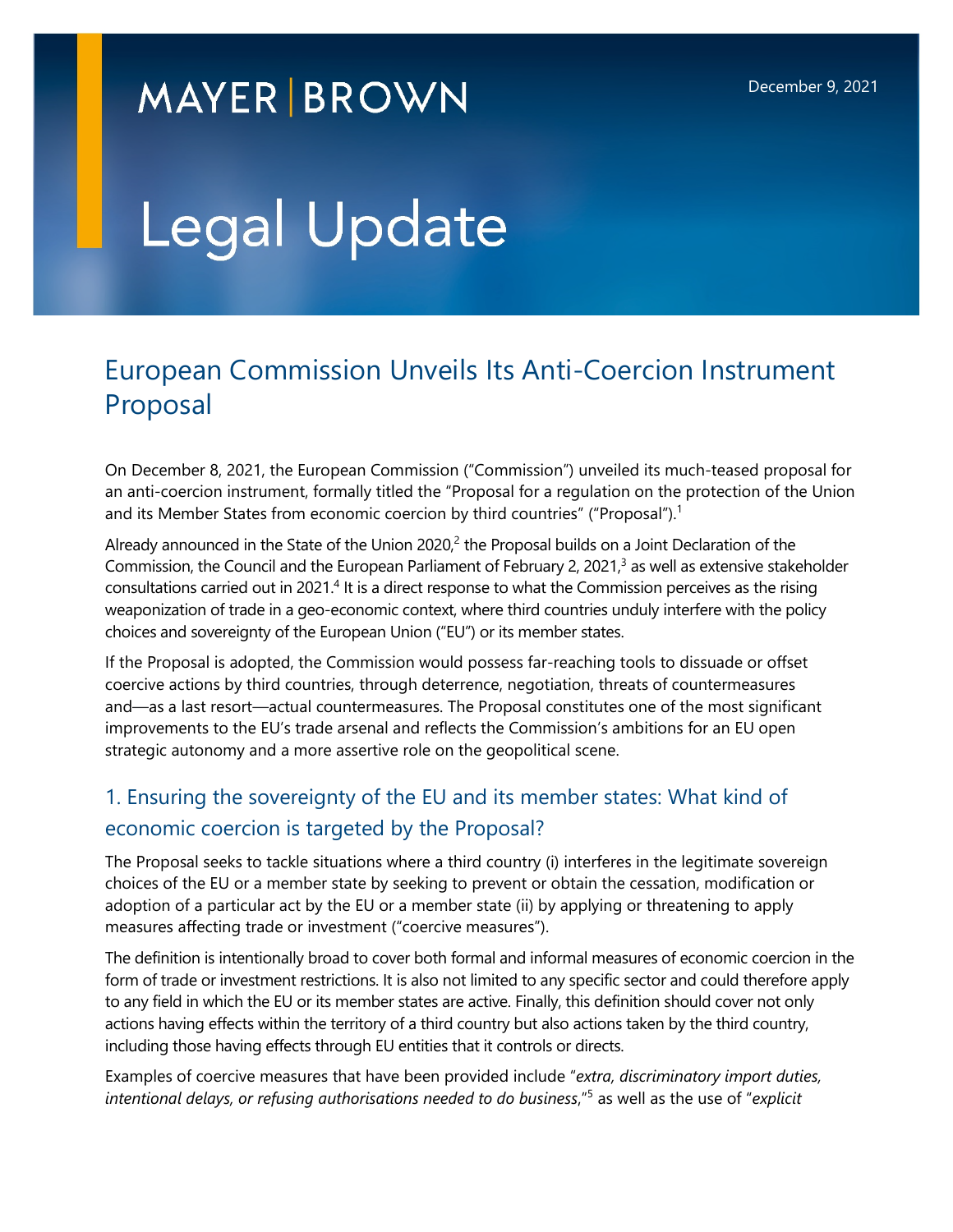*coercion and trade defence tools against the EU, to selective border or food safety checks on goods from a given EU country, to boycotts of goods of certain origin.*" [6](#page-6-1)

As a result, the Commission will have an important margin of discretion in identifying what constitutes a coercive measure. The Proposal, however, suggests several criteria to be assessed, namely:

- The intensity, severity, frequency, duration, breadth and magnitude of the third country's measure and the pressure arising from it;
- Whether the third country is engaging in a pattern of interference seeking to obtain from the EU or from member states or other countries particular acts;
- The extent to which the third country measure encroaches on an area of the EU's or member states' sovereignty;
- Whether the third country is acting based on a legitimate concern that is internationally recognized; and
- Whether and in what manner the third country, before the imposition of its measures, has made serious attempts, in good faith, to settle the matter by way of international coordination or adjudication, either bilaterally or within an international forum.

## 2. Favoring the carrot over the stick: What are the processes under the Proposal to dissuade or offset economic coercion?

First and foremost, the Commission hopes that the simple existence of an anti-coercion instrument would dissuade third countries from adopting or threatening to adopt coercive measures, with the mere possibility of countermeasures acting as a credible deterrent against such measures.

Nonetheless, should dissuasion fail, the Proposal provides for the implementation of a four-step process to be triggered as soon as a third country adopts or threatens to adopt coercive measures. As summarized in the Commission's press release, "*The anticoercion instrument is designed to de-escalate and induce discontinuation of specific coercive measures through dialogue as a first step. Any countermeasures taken by the EU would be applied only as a last resort when there is no other way to address economic intimidation*."[7](#page-6-2)

The four-step process can be summarized in four words, "assess, talk, warn, strike":

 As a first step, the Commission would examine whether a particular third country measure qualifies as a coercive measure, either on its own or following information received from any source.

As part of this examination, the Commission would be entitled—but not obliged—to request information from third parties, including by publishing a notice in the *Official Journal of the EU* or other means of public communication.[8](#page-6-3)

Should the Commission consider that a coercive measure exists, it would be required to adopt a public decision.[9](#page-6-4)

- As a second step, the Commission would be "open" to enter into negotiations with the relevant third country, either through direct negotiations, mediation, good offices or international adjudication. The objective would be for the coercion to cease.
- As a third step, if no amicable or adjudicated solution is found,<sup>[10](#page-6-5)</sup> and if action is deemed necessary and in the Union's interest, the Commission would be able to adopt an act detailing:
	- (i) the countermeasures to be adopted; and
	- $-$  (ii) a set deadline for their application.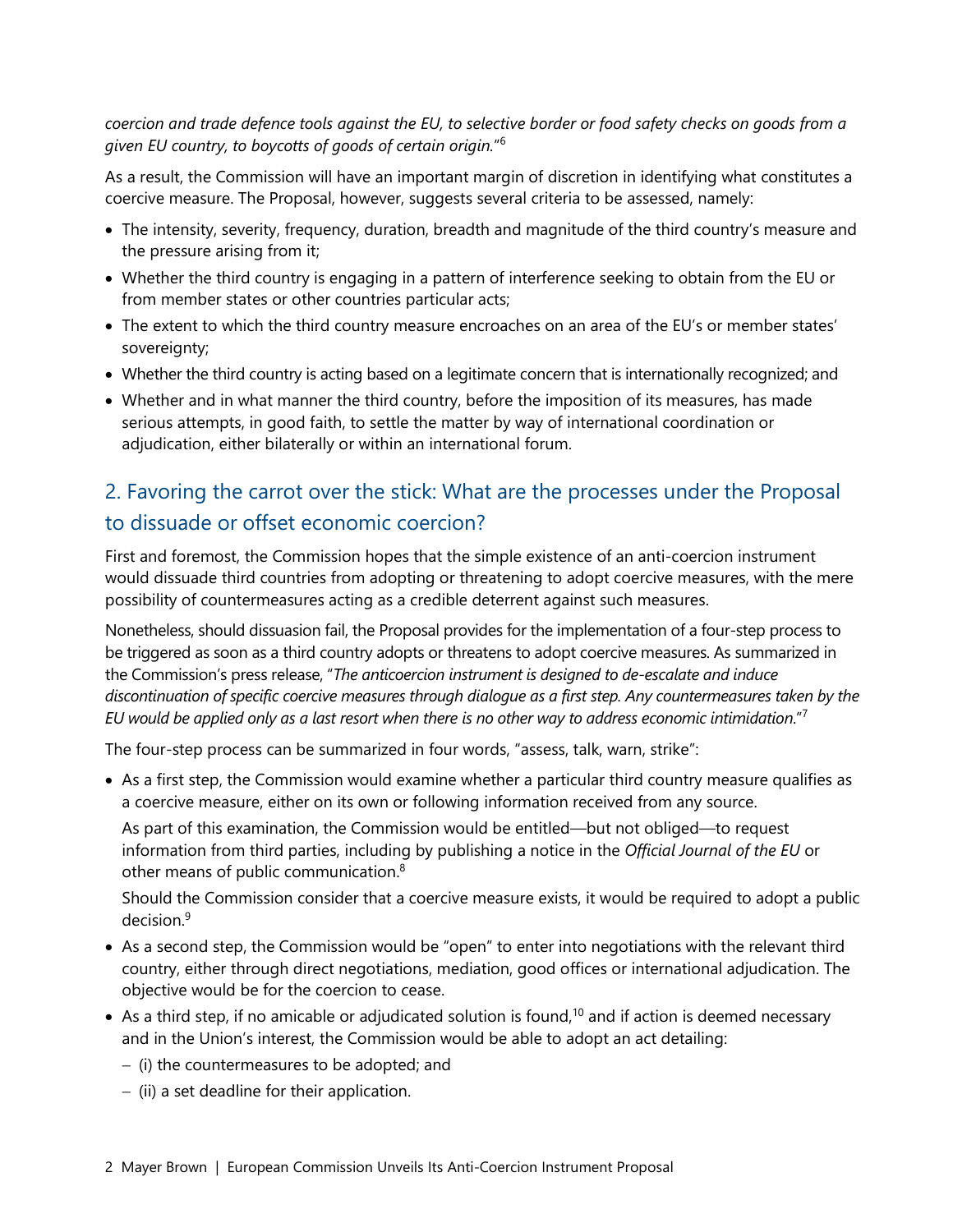The third country would have to be notified of this act and of the option to cease coercion, negotiate or face the countermeasures. The effective implementation of the countermeasures may then be deferred, in case of indications that coercion ceased, or terminated, in case coercion ceased, before the deadline set by the Commission.

• As a final step, if coercion has not ceased before the set deadline, countermeasures would start being applied.

As an exception, the Proposal foresees that countermeasures may be immediately applied when this is necessary for the preservation of the rights and interests of the EU or member states, notably of the effectiveness of countermeasures.

The Proposal clearly favors de-escalation and agreed-on solutions. Even if countermeasures are adopted, the Commission would have to remain open to engage with the relevant third country in order to obtain the cessation of the coercion measure, with the option to suspend the countermeasures.

The Proposal also pushes for international cooperation and multilateralism, as the Commission would be required to (i) raise the issue of coercive measures in relevant international fora and (ii) consult or cooperate with other countries affected by coercive measures, like-minded partners and allies.<sup>[11](#page-6-6)</sup>

# 3. Taking the gloves off as a last-resort solution: What countermeasures would be available to the Commission, and how should they be adopted?

#### **3.1 NATURE OF THE COUNTERMEASURES CONTEMPLATED BY THE PROPOSAL**

To ensure an effective deterrence and—where needed—response, the Commission would be empowered to adopt a wide array of countermeasures, that are to be detailed in an Annex  $I<sub>12</sub>$  $I<sub>12</sub>$  $I<sub>12</sub>$  as well as any measures that it can take pursuant to other legal instruments.

The potential countermeasures are far-reaching and include (i) tariff measures; (ii) import or export restrictions; (iii) restrictions on trade in goods, including on transit or internal measures applying to goods; (iv) restrictions on participations to tenders, including exclusions therefrom or application of price penalty; (v) additional export control restrictions; (vi) restrictions on services; (vii) restrictions on foreign direct investments; (viii) restrictions on intellectual property rights; (ix) restrictions on financial services, including access to EU capital markets; (x) restrictions on chemical or sanitary and phytosanitary registrations or authorizations; or (xi) restrictions on access to or exclusion of EU-funded research programs.

Among the measures that can be taken under existing legal instruments, the Commission is also considering the option to restrict EU funding to third countries, as indicated in a communication to the European Parliament and the Council accompanying the Proposal.<sup>[13](#page-6-8)</sup>

Furthermore, the Proposal would allow the Commission, where necessary to avoid circumvention, to also adopt countermeasures targeting services supplied, or direct investments made, within the EU by one or more legal persons established in the EU and owned or controlled by persons of the third country concerned.

In the Proposal, the Commission also suggests that it should be empowered to expand the list of countermeasures in Annex I where other countermeasures would (i) be as effective or more effective to induce cessation of the coercive measures, (ii) provide as effective or more effective relief to affected EU operators or (iii) avoid or minimize the negative impact on affected actors or administrative complexity and costs.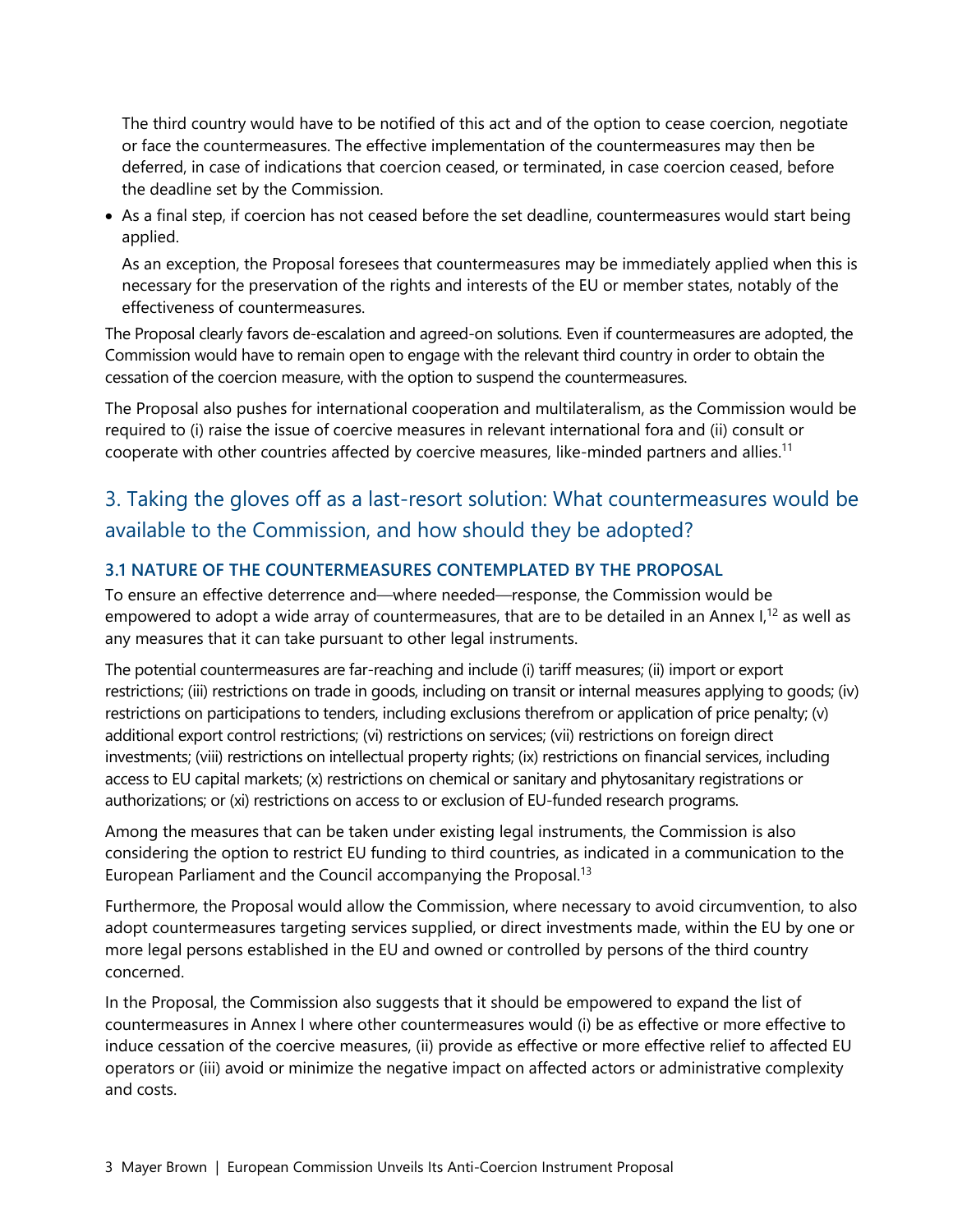#### **3.2 TARGETS OF THE COUNTERMEASURES CONTEMPLATED BY THE PROPOSAL**

The natural target of countermeasures would be the coercing third country as a whole, which would apply to specific goods, services, service providers, investments or intellectual property right holders "originating" in that third country, as per rules of origin to be detailed in an Annex II.

In addition, the Proposal would entitle the Commission to adopt specific countermeasures against certain legal or natural persons. More specifically, the Commission would be empowered to designate, based on relevant criteria and available information,<sup>[14](#page-6-9)</sup> and after having invited them to submit observations:[15](#page-6-10)

- Legal or natural persons connected or linked to the government of the third country concerned ("Targeted Persons");[16](#page-6-11) and
- Targeted Persons that have caused or been involved in or connected with the economic coercion ("Coercing Targeted Persons").

Furthermore, while Targeted Persons could be subject to countermeasures, Coercing Targeted Persons could be subject to actions for damages resulting from the coercion measures up to the extent of the Coercing Targeted Persons' contribution to such coercive measures.

#### **3.3 CRITERIA FOR THE SELECTION OF MEASURES UNDER THE PROPOSAL**

The Proposal sets forth a number of criteria to be considered for the selection and design of countermeasures, thereby ensuring tailor-made responses. Countermeasures should therefore be:

- Proportional to the injury suffered by the EU or its member states;
- Effective to induce the cessation of coercion;
- Suitable to provide relief to EU economic operators;
- Adequate to avoid or minimize the negative impact on (i) EU operators; (ii) other EU policies or objectives; or (iii) excessive administrative burden and costs;
- In light of countermeasures adopted by other countries affected by the coercive measures; and
- In compliance with international law, including, therefore, World Trade Organization ("WTO") law.

Additional criteria would have to be considered in cases where countermeasures target services supplied, or direct investments made, within the EU by one or more legal persons established in the EU and owned or controlled by persons of the third country concerned.<sup>[17](#page-6-12)</sup>

#### **3.4 MECHANISMS AND VOTING RULES FOR THE ADOPTION OF COUNTERMEASURES PURSUANT TO THE PROPOSAL**

While the Proposal favors diplomatic solutions over countermeasures, it acknowledges the need for the EU to be in a position to swiftly impose countermeasures, if and when needed.

Countermeasures are therefore to be adopted on the basis of implementing acts, subject to the examination procedure under the EU's comitology rules.<sup>[18](#page-6-13)</sup> In essence, the Commission would be entitled to adopt countermeasures if they are approved by a committee consisting of representatives of the 27 member states, by a qualified majority vote.<sup>[19](#page-6-14)</sup>

On duly justified imperative grounds of urgency to avoid irreparable damage to the EU or its member states by the coercion measures, the Commission would be entitled to adopt an immediately applicable implementing act, for a duration of up to three months, meaning that the act can be adopted first and then submitted to the relevant member states committee.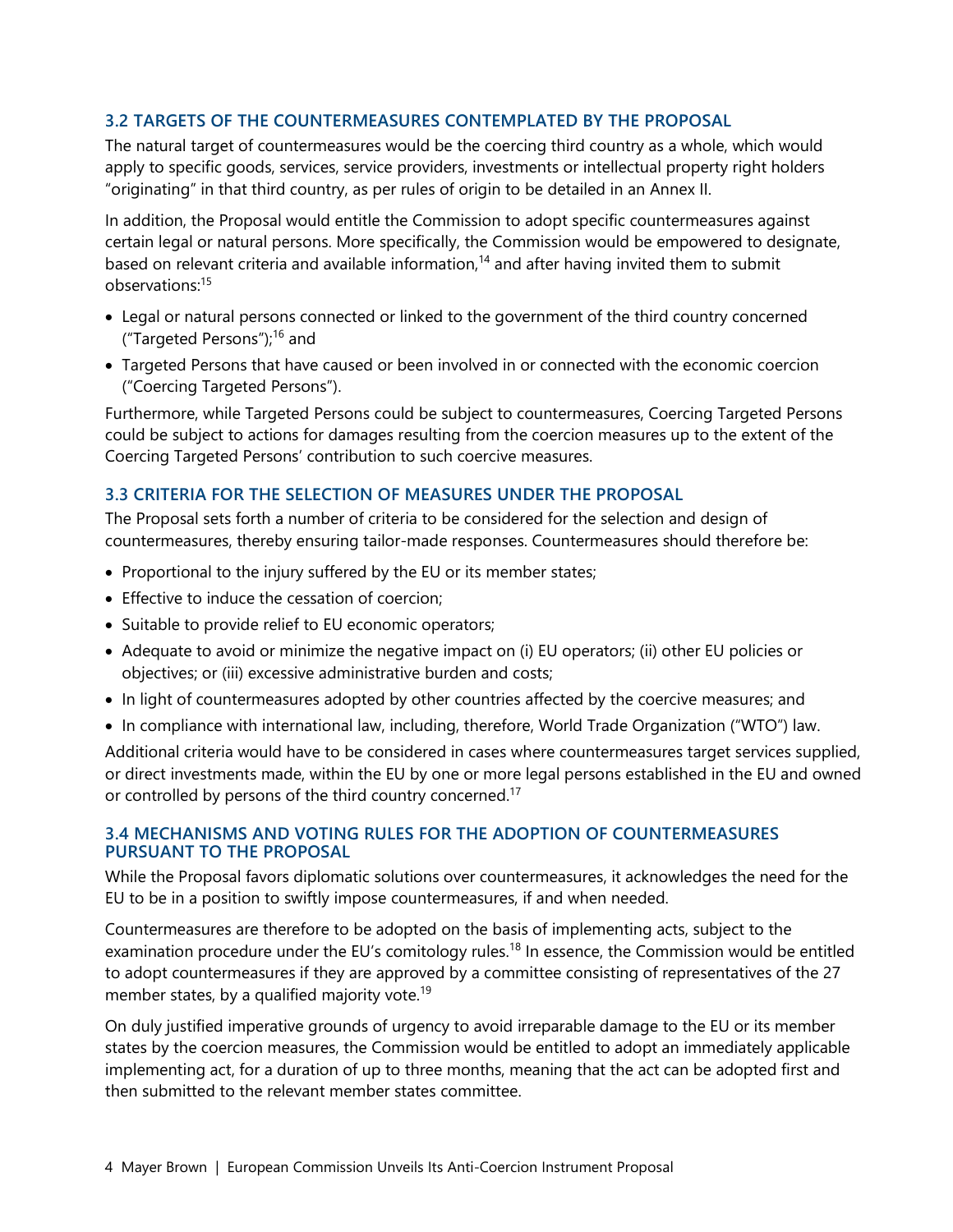This is a significant departure from the unanimous voting rule that applies when the EU intends to adopt foreign policy tools.<sup>[20](#page-6-15)</sup> The unanimous voting rule has been criticized in the past for allowing member states to block the adoption of swift and assertive actions, e.g., in the field of economic sanctions.

#### **3.5 AMENDMENT, SUSPENSION AND TERMINATION OF COUNTERMEASURES UNDER THE PROPOSAL**

The Proposal would require the Commission to continuously monitor coercive measures and EU countermeasures, with a view to:

- Amend countermeasures, where necessary;
- Suspend countermeasures in cases where (i) the third country suspends its coercive measure, (ii) suspension is necessary in the Union's interest or (iii) the matter is referred to international adjudication and the third country also suspends its coercive measure.
- Terminate countermeasures if (i) coercion has ceased, (ii) an agreement has been reached, (iii) a binding international adjudication requires the EU or its member states to withdraw the countermeasures or (iv) termination is necessary in the Union's interest.

The mechanisms and voting rules for amending, suspending or terminating countermeasures would be the same as for adopting them.

#### **3.6 STAKEHOLDER INVOLVEMENT IN THE DESIGN AND IMPLEMENTATION OF COUNTERMEASURES UNDER THE PROPOSAL**

The Proposal foresees a mandatory information gathering process for the adoption or amendment of countermeasures, along with an optional one in cases of suspension or termination.<sup>[21](#page-6-16)</sup>

The process would start with the publication of a notice in the *Official Journal of the EU* or another means of public communication with a view to gather information on the impact of countermeasures, the interaction of countermeasures with member state legislation, the administrative burden caused by countermeasures and whether their adoption is in the Union's interest.

The Commission would be required to "take utmost account" of the information gathered and to provide an analysis of the envisaged measures when adopting the implementing act relating to the countermeasures.

#### 4. Next steps

The Proposal will now go through the ordinary legislative procedure and must be adopted formally by both the European Parliament and the Council, which may submit amendments. In that regard, in the Joint Declaration, the European Parliament and the Council committed "*to consider the proposal in a timely manner, taking into account the Union's obligations under public international law and WTO law as well as relevant developments in international trade*."

Nonetheless, while the Proposal appears to be broadly supported within the European Parliament and the member states, some member states—including Sweden and the Czech Republic, which will hold the presidency of the Council from July 2022 and January 2023, respectively—and certain third countries and stakeholders have already voiced their concerns regarding the implementation of an anti-coercion instrument. Their main concerns relate to the risk of escalation, tit-for-tat retaliations, irritating the transatlantic relationship, weakening the multilateral system, respect for the rules-based order and compliance with WTO law.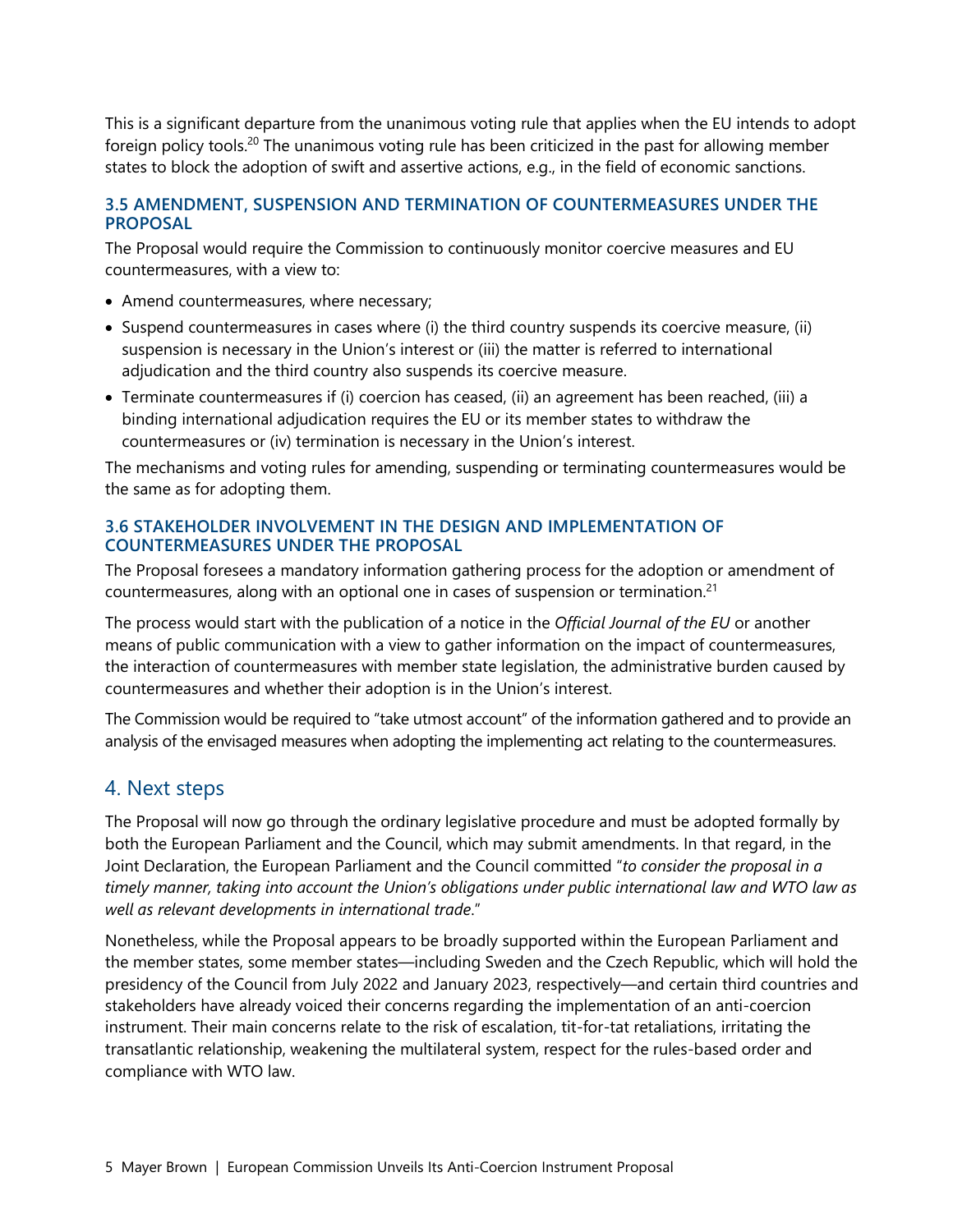<span id="page-5-0"></span>The negotiations within the European Parliament and the Council will therefore determine whether the EU's anti-coercion mechanism will be a true game-changer or a sword cutting through water.

For more information about the topics raised in this Legal Update, please contact any of the following *lawyers.* 

**Paulette Vander Schueren** [+32 2 551 5950](tel:+32%202%20551%205950)  [pvanderschueren@mayerbrown.com](mailto:pvanderschueren@mayerbrown.com)

**Nikolay Mizulin**  [+32 2 551 5967](tel:+32%202%20551%205967)  [nmizulin@mayerbrown.com](mailto:nmizulin@mayerbrown.com)

**Edouard Gergondet** [+32 2 551 5946](tel:+32%202%20551%205946)  [egergondet@mayerbrown.com](mailto:egergondet@mayerbrown.com) **Dr. Dylan Geraets** [+32 2 551 5948](tel:+32%202%20551%205948) [dgeraets@mayerbrown.com](mailto:dgeraets@mayerbrown.com)

**Tony Martin-Brieu** [+32 2 551 5957](tel:+32%202%20551%205957) [tmartinbrieu@mayerbrown.com](mailto:tmartinbrieu@mayerbrown.com)

#### Endnotes

1 Proposal for a regulation of the European Parliament and of the Council on the protection of the Union and its Member States from economic coercion by third countries, COM(2021) 775 final, 8.12.2021, available at:

https://trade.ec.europa.eu/doclib/docs/2021/december/tradoc\_159958.pdf

2 State of the Union 2020, Letter of Intent to President David Maria Sassoli and to Chancellor Angela Merkel, 16.9.2020, available at: https://ec.europa.eu/info/sites/info/files/state\_of\_the\_union\_2020\_letter\_of\_intent\_en.pdf The Proposal was also part of the Commission Work Programme 2021, available at: https://ec.europa.eu/info/sites/info/files/2021\_commission\_work\_programme\_en.pdf

3 Joint Declaration of the Commission, the Council and the European Parliament on an instrument to deter and counteract coercive

actions by third countries, OJ C 49, 12.2.2021, p. 1 ("Joint Declaration").

\_\_\_\_\_\_\_\_\_\_\_\_\_\_\_\_\_\_\_\_\_\_\_\_\_\_\_\_\_\_\_\_\_\_\_\_\_\_\_\_\_\_\_\_\_\_\_\_\_\_\_\_\_\_\_\_\_\_\_\_\_\_\_\_\_\_\_\_\_\_\_\_\_\_\_\_\_\_\_\_\_

- <sup>4</sup> In particular, see the feedback on the inception impact assessment of February 17, 2021, and the summary factual report of the open public consultation and the summary, European Commission, *Trade – mechanism to deter & counteract coercive action by non-EU countries*, available at: https://ec.europa.eu/info/law/better-regulation/have-your-say/initiatives/12803-Trademechanism-to-deter-&-counteract-coercive-action-by-non-EU-countries\_en
- <sup>5</sup> Inception Impact Assessment, Instrument to deter and counteract coercive actions by third countries, 17.2.2021, available at: https://ec.europa.eu/info/law/better-regulation/have-your-say/initiatives/12803-Trade-mechanism-to-deter-&-counteractcoercive-action-by-non-EU-countries\_en
- 6 European Commission, *EU strengthens protection against economic coercion*, 8.12.2021, available at: https://trade.ec.europa.eu/doclib/press/index.cfm?id=2339

 $7$  Ibid.

- <sup>8</sup> In that case, the third country targeted would have to be notified.
- $9\,$  While the third country targeted may be invited to submit observations before the adoption of that decision, it would have to be notified in any case upon publication of the decision and invited to cease coercion and, where appropriate, repair the injury suffered by the EU or its member states.
- $10$  With regard to not only the cessation of the economic coercion but also the reparation of the injury caused to the EU or a member state.
- <sup>11</sup> Including, where appropriate, coordination in relevant international fora and coordination in response to the coercion.
- <sup>12</sup> The annexes to the Proposal are available at: https://trade.ec.europa.eu/doclib/docs/2021/december/tradoc\_159967.pdf
- $<sup>13</sup>$  Communication from the Commission to the European Parliament and the Council on measures within the Commission's powers</sup> which the Commission can adopt when it determines, pursuant to the Regulation of the European Parliament and of the Council